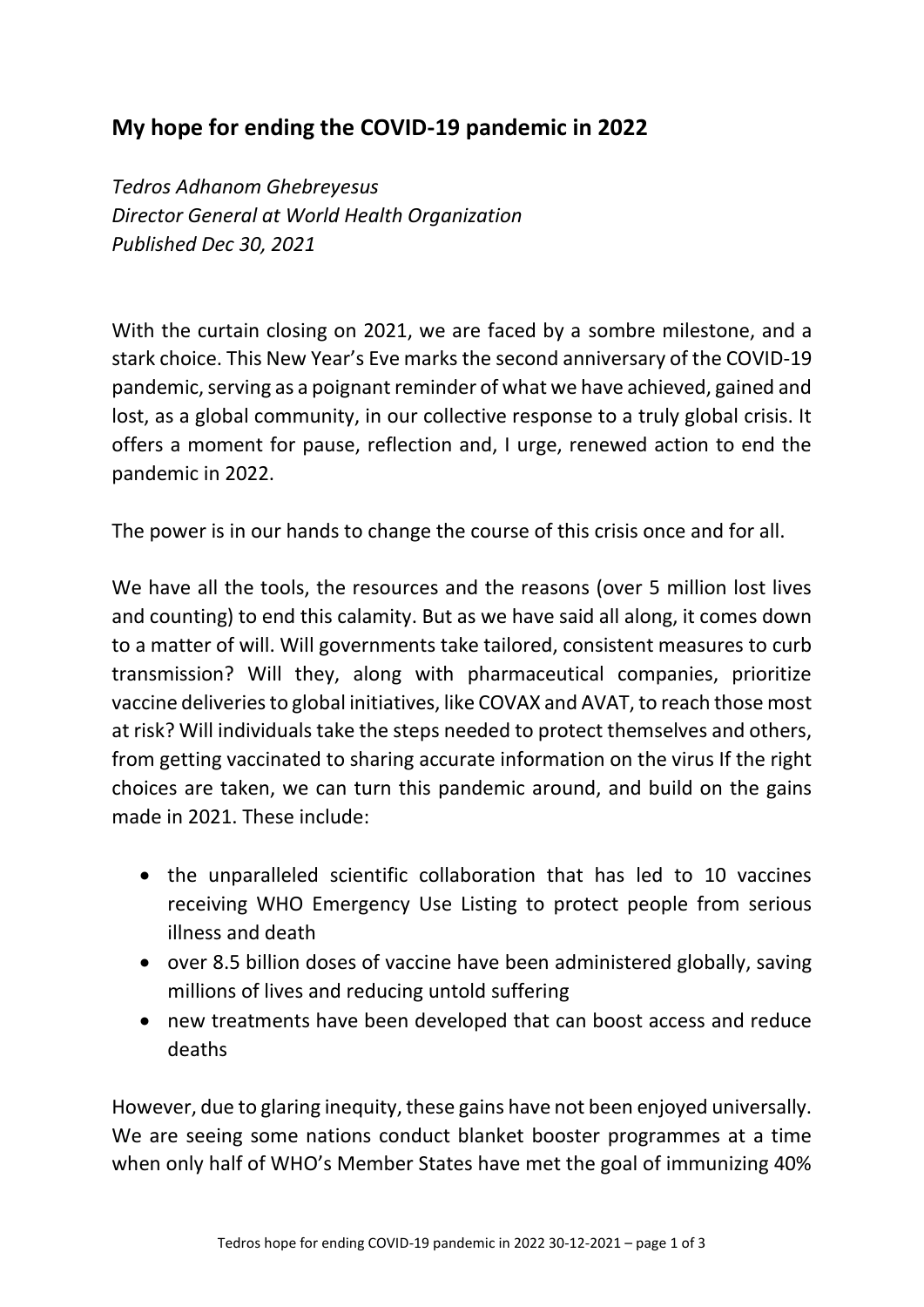of their populations by the end of 2021 due to uneven global supply. This gap can also be seen in the fact that one year since the first vaccines started being injected into arms, 3 in 4 health workers in Africa remain unvaccinated.

COVID-19 has impacted health in other ways. Millions of people have missed out on routine vaccination, services for family planning, treatment for communicable and noncommunicable diseases, and more.

Narrow nationalism, me-first approaches, vaccine hoarding and inequity: all these failures and more have powered the pandemic. The longer inequity continues, the greater the chance of this virus mutating into new variants that we can neither prevent nor predict, locking us into a cycle of continued loss, hardship and restrictions. But if we end inequity, we end the pandemic, and end the global nightmare we have all lived through. And this is possible. Vaccine production is ramping up. During December, COVAX shipped its 800 millionth vaccine dose, half of which have been shipped in the past three months. This trend can and must continue. As we enter 2022, projections show that we have the potential to vaccinate all adults globally, while also ensuring high-risk groups receive boosters. But for this to happen, sufficient vaccine supply will be critical, especially as we must prepare for future variants that could undermine our current health tools and may require new vaccines. If this happens, it would again lead to deadly shortages of supply at the exact time when people need protecting most. The WHO mRNA tech transfer hub in South Africa is working to address just this, by bringing the private and public sectors together to create a novel mRNA vaccine. While there's been progress, the process could be sped up if companies and governments that have successfully developed an effective mRNA vaccine share the technology and recipe, and waive the intellectual property.

After two years, we now know this virus well. We know the proven measures to control transmission: mask use, avoiding crowds, maintaining physical distancing, practicing hand and respiratory hygiene, opening windows for ventilation, testing and contact tracing. We know how to treat the disease it causes and improve the chances of survival for people suffering serious illness. With all these learnings and capacities, the opportunity to turn this pandemic around for good is in our grasp. If we do so, we will save lives, relieve the burden on stretched health systems, and give respite to the legions of health workers